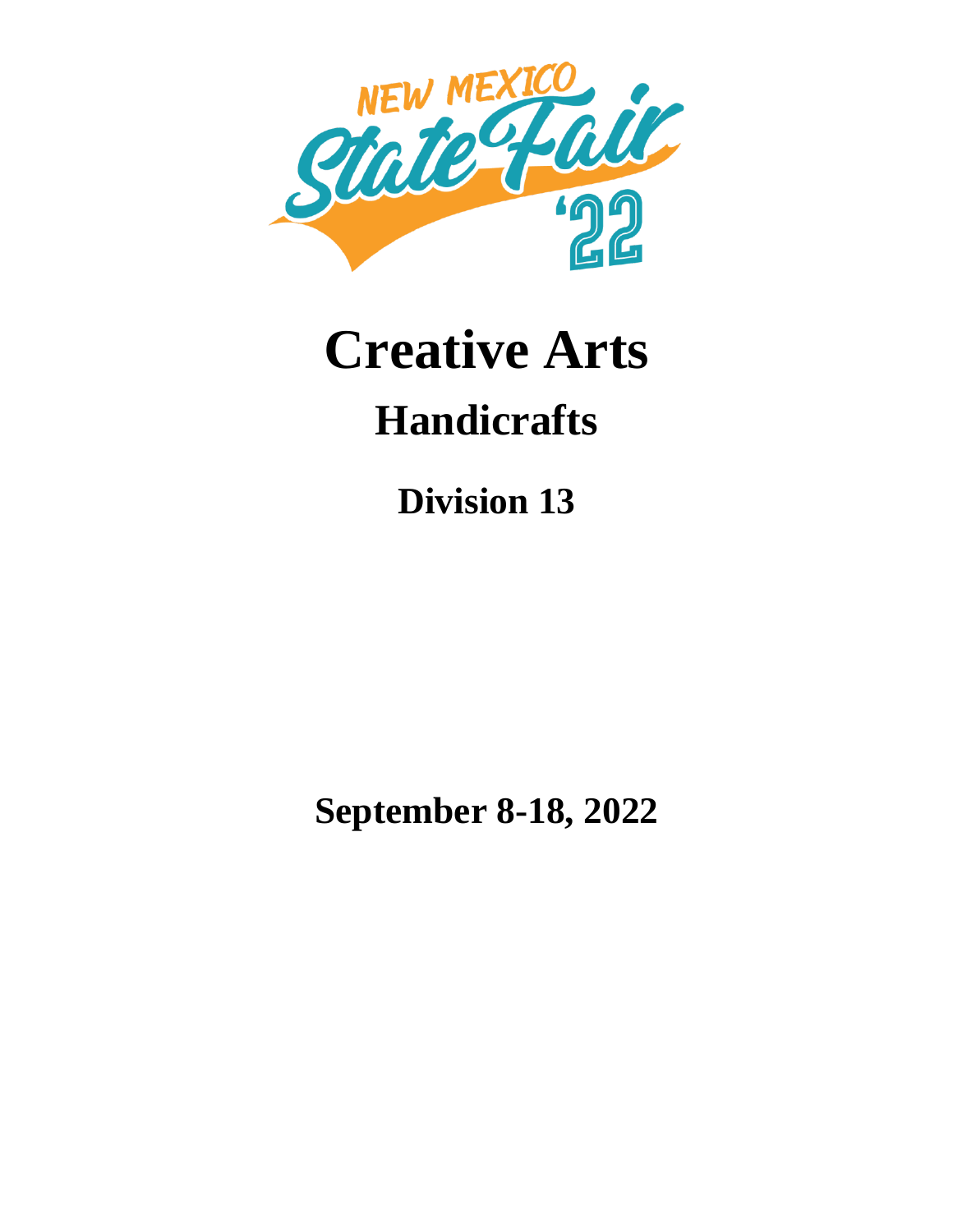# **Entry Dates**

**FRIDAY, AUGUST 26, 2022 9:00 AM to 5:00 PM SATURDAY, AUGUST 27, 2022 9:00 AM to 5:00 PM**

## **Entry Fee: \$5.00**

# **Special Rules**

- 1. Large items will be displayed in an open area on space available basis and at the discretion of officials.
- 2. No electrical outlets available.
- 3. Only one entry per class.
- 4. Entries must have been made since the previous New Mexico State Fair.
- 5. Items that require hanging must have a permanent attachment for hanging.
- 6. Wall Hangings **exclude** all paintings and drawings. **Paintings and Drawings will ONLY be accepted in Non-Professional Art!**
- 7. **No newborn baby dolls will be accepted**

# **Handicrafts Sections 429- 434**

| Section 429 Junior:        | 6 years and under           |
|----------------------------|-----------------------------|
| Section 430 Youth:         | 7-11 years of age           |
| Section 431 Senior Youth:  | 12-17 years of age          |
| Section 432 Adult:         | 18 years and over           |
| <b>Section 433 Seniors</b> | 60 years and over           |
| Section 434 Professional   | 5 or more years' experience |
|                            |                             |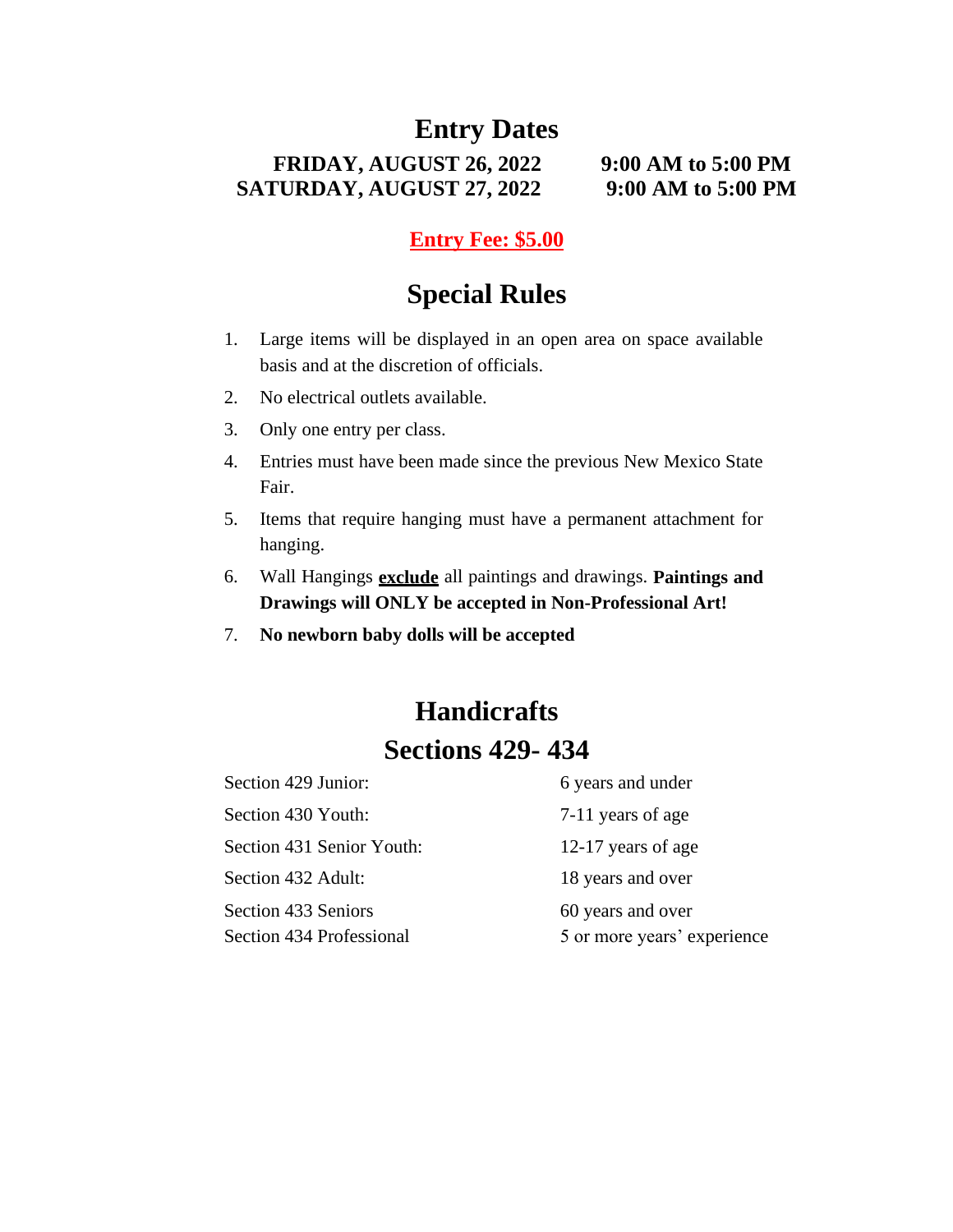## **Classes 1-25**

Each Section will Compete in the Following Classes

- 1. Basket
- 2. Basket, Southwestern design
- 3. Centerpiece, any medium, no larger than 18"x18"x18
- 4. Clay
- 5. Clocks
- 6. Crafted Picture, combination mediums wired to hang no larger than 24"x24"
- 7. Diorama no larger than 18"x18
- 8. Doll House Wood construction- Must be a building of more than one room and must include a significant amount of handwork - Maximum base no larger than 2'x4' and Maximum height no taller than 42" – Sturdy transparent covering – plexiglass preferred – must be attached if the back or sides are left open to view the interior furnishings – All Doll Houses will be displayed in an open area
- 9. Duct Tape Handicraft
- 10. Gourd Art
- 11. Holiday Decoration Christmas Tree Decoration (Tree must be on stand and not to exceed 4 feet)
- 12. Masks
- 13. Metal Work no larger than 18"x18"
- 14. Miniature not to scale **Must** be secured for display
- 15. Miniature Room Setting not to scale having 3 or 4 walls
- 16. Miniature Vignette not to scale scene with partial or no surrounding walls
- 17. Miscellaneous Handcrafter Item not listed above No kits or models accepted – no larger than  $18"x18"$
- 18. Non-framed Wall Hanging any medium Must be wired to hang and **excludes paintings, drawings, etc.**
- 19. Non-framed Wall Hanging Southwestern design any medium Must be wired to hang